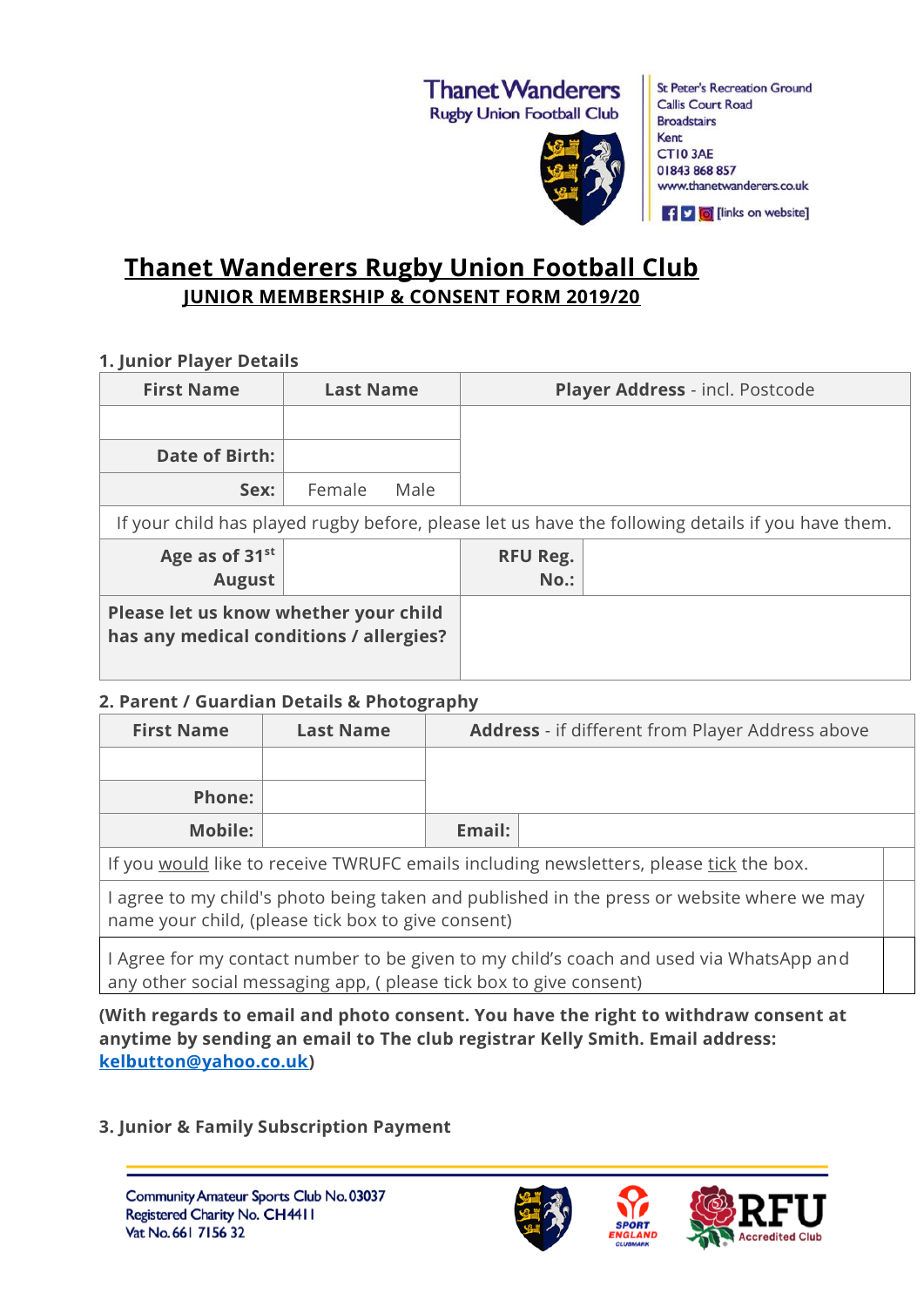**Junior subscriptions** are **£85** per year and payments are due upon registration at the beginning of each season via credit / debit card or cash. Payment is also available by Direct Debit in five monthly payments of **£17** a month via the [Thanet Wanderers RUFC website.](http://www.thanetwanderers.co.uk/) Junior membership allows one child up to the age of 18, to play and their parents to use the clubhouse as guests of the club

**Family subscriptions** are **£135** per year and payments are due upon registration at the beginning of each season via credit / debit card or cash. Payment is also available by Direct Debit in five monthly payments of **£27** a month via the [Thanet Wanderers RUFC website.](http://www.thanetwanderers.co.uk/) Family membership allows one adult as a playing member plus their children as junior playing members and gives the same benefits as those available to adult playing members. (This membership allows a maximum of two children any additional children can be added at a cost of £50 per child.)

| <b>MEMBERSHIP TYPE (FAMILY OR JUNIOR)</b> | <b>METHOD OF PAYMENT (CASH, CARD, BANK</b><br><b>TRANSFER OR</b><br><b>DIRECT DEBIT (MONTHLY OR YEARLY)</b> |
|-------------------------------------------|-------------------------------------------------------------------------------------------------------------|
|                                           |                                                                                                             |

### **4. What Do I Do Next?**

Once you have completed this form and the RFU Junior Registration via the online link, Then please bring it along to the clubhouse from 10.00am on Sunday morning after the season has started in September 2019.

## **5. Your Agreement**

I understand that Thanet Wanderers RUFC will take reasonable care of my children while they are at the ground and medical help can be contacted. However, the club, its servants and agents are not under any liability whatsoever for loss of property, accidents or injuries of, or to my child/ward, however caused during the course of the activities as described. Should the need arise, I agree to the person in charge giving consent, on my behalf, for an anaesthetic to be administered by a qualified medical person, or for any other urgent medical treatment to be given to my child.

| <b>Name</b>                                                                             | <b>Date</b> | <b>Signature</b> |  |  |
|-----------------------------------------------------------------------------------------|-------------|------------------|--|--|
|                                                                                         |             |                  |  |  |
|                                                                                         |             |                  |  |  |
| Ensure your names are clearly referenced and bring your confirmation to the registrars. |             |                  |  |  |